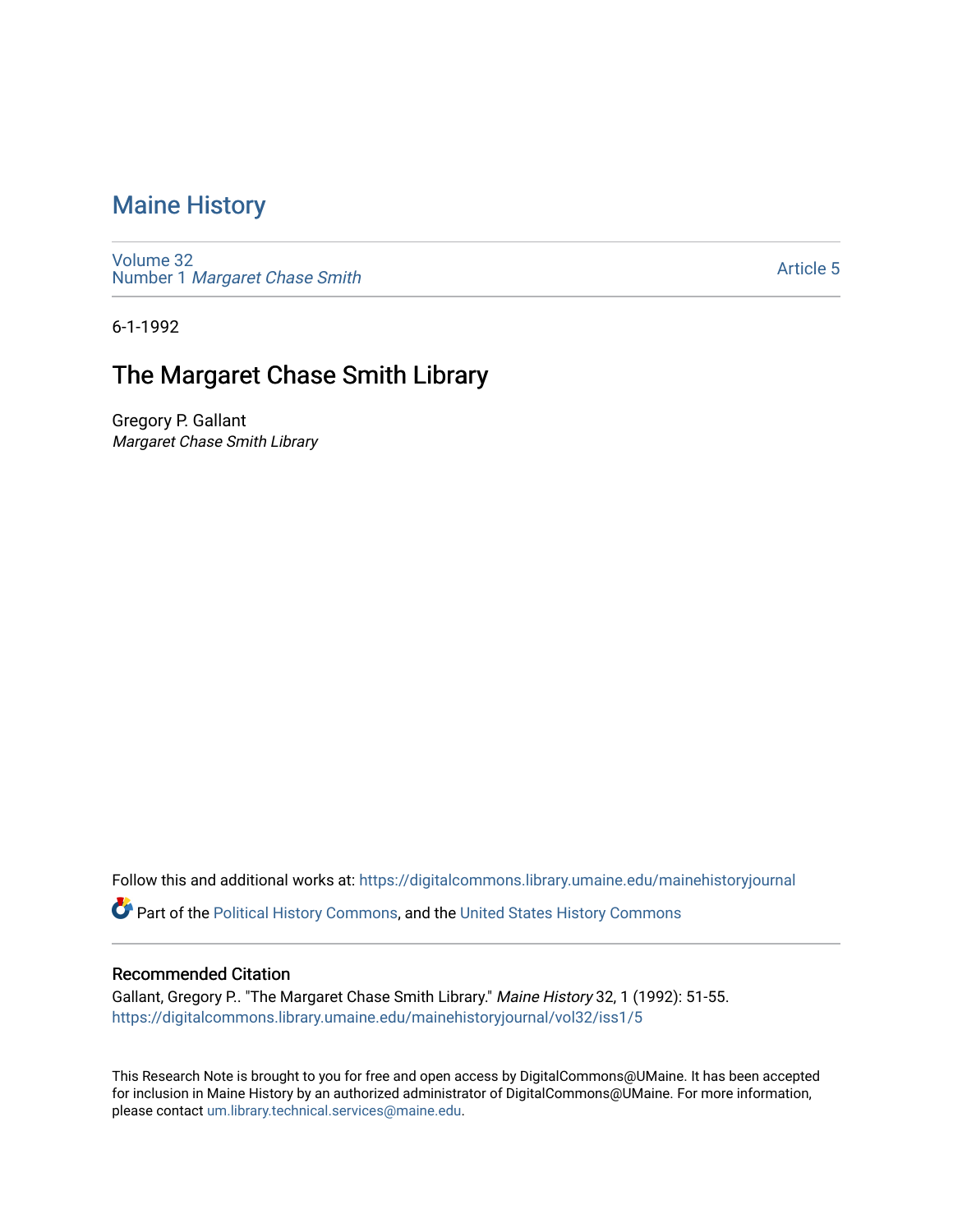## *RESEARCH NOTE*

## THE MARGARET CHASE SMITH LIBRARY



Located in Senator Smith's home town of Skowhegan, Maine, the Margaret Chase Smith Library was constructed in 1982 as a repository for artifacts and manuscripts as they relate to one person's integrity, high standards, and scrupulous career in public service.

Since its dedication in August 1982 the Margaret Chase Smith Library in Skowhegan has been open to researchers interested in twentieth century United States and Maine history. The library is a specialized archive that serves as the repository for Senator Smith's congressional papers.

In 1940 Margaret Chase Smith succeeded her late husband in the U.S. House of Representatives where she served four terms until her election to the U.S. Senate in 1948. Her career spanned six presidential administrations from Franklin D. Roosevelt through Richard M. Nixon's first term. In Congress she served on several prominent committees and earned widespread respect for her close attention to the details of her job and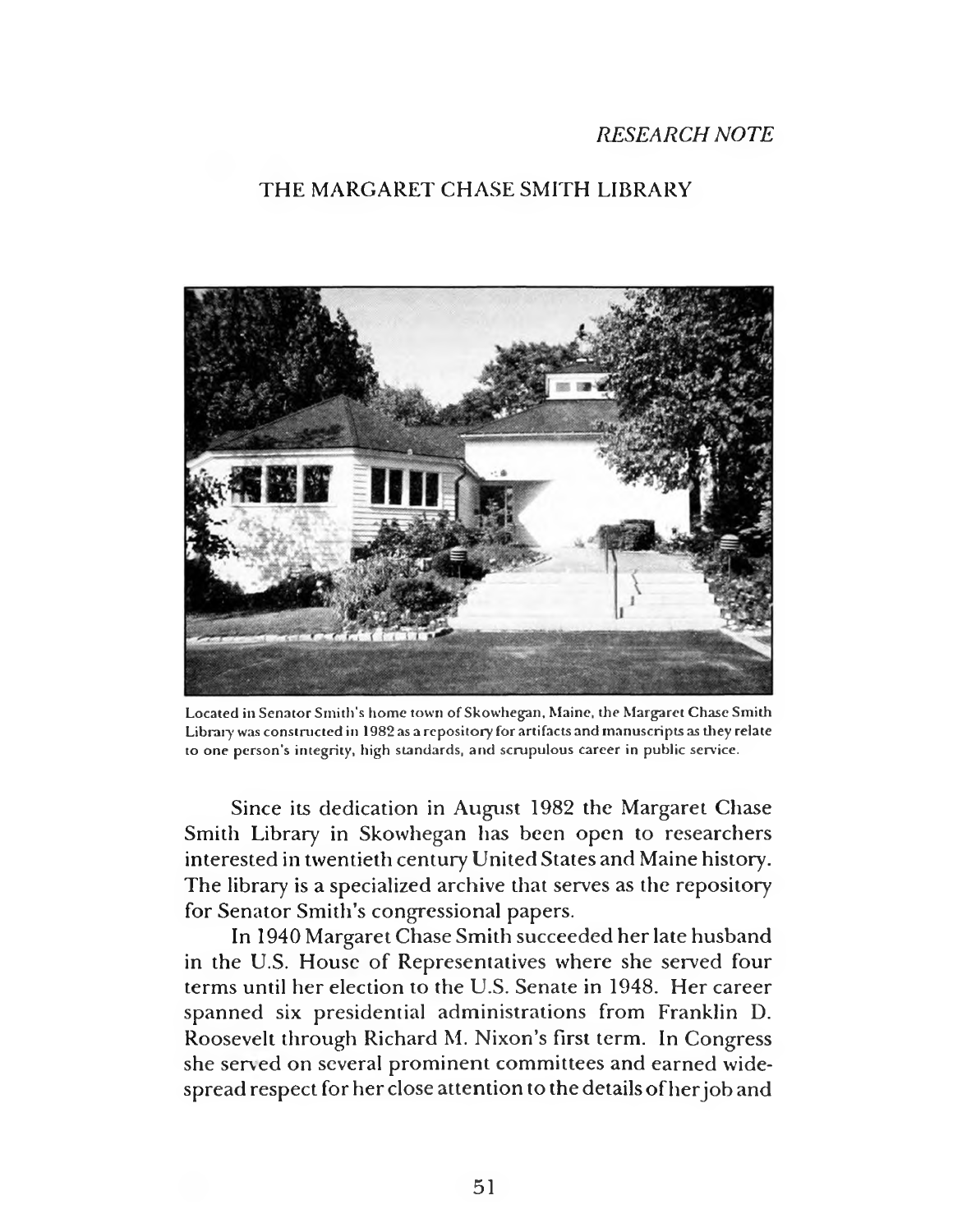### **MARGARET CHASE SMITH LIBRARY**

the concerns of her constituents. She took seriously the obligation to attend committee hearings and participate in floor votes. The first woman to be elected to both houses of Congress, Senator Smith also was the first woman to have her name placed in nomination for the presidency by a major party when twentyseven delegates supported her at the 1964 Republican convention in San Francisco. Throughout her congressional career Smith maintained a strong interest in military affairs. After three years in the House, she secured a seat on the Naval Affairs Committee. She chaired key subcommittees of the Senate Armed Services Committee and later became its ranking Republican member. It was solely through her efforts that women were granted permanent status in the armed services. Smith also served on the Senate Appropriations Committee. Senator Smith gained a national reputation as a guardian of individual rights and the protector of free speech when she delivered her Declaration of Conscience address in the Senate condemning the tactics and excesses of Senator Joseph R. McCarthy. The June 1, 1950 speech established her national reputation and resulted in calls for her to be placed on the vice presidential ticket in 1952.

The Margaret Chase Smith Library archives are organized in four general categories.

1. Over ninety file drawers, each measuring one linear foot, contain approximately 300,000 primary source documents consisting of correspondence and supporting materials between Senator Smith and presidents, congressional colleagues, state and local officials, constituents, and others.

2. Over 500 scrapbooks maintained by smith and her staffs document her career as seen in the local, state, national, and international press. The scrapbooks contain copies of the newspaper column Smith wrote from her House and Senate offices. Entitled "Washington and You," the column appeared as a weekly feature from 1941 until 1949, when it was published five days per week in every Maine newspaper and syndicated nationally in more than thirty publications. The column continued to 1954, allowing Senator Smith to maintain weekly and daily contact with her constituents. The columns reveal Smith's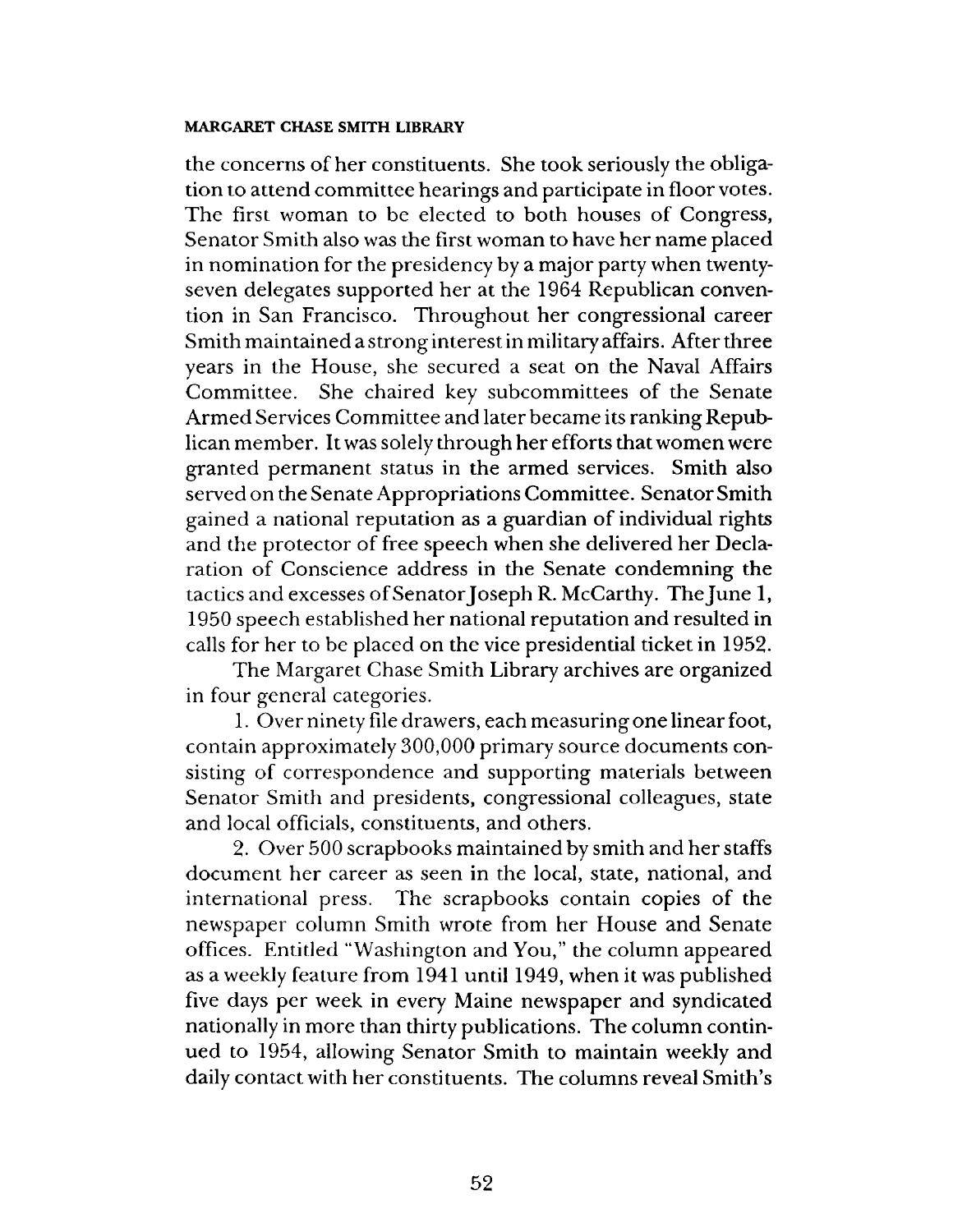views on major domestic and foreign policy events and provide a look into her personality.

3. The collection contains over 40 bound volumes of speeches, public statements, and releases issued by Smith's office. Selected committee hearings are included but these are not complete. Researchers should consult a depository for government documents such as that at Fogler Library at the University of Maine for complete hearings and government reports relevant to Smith's career.

4. The Library contains an extensive photograph and auto/ video tape collection. Over 3,000 photographs feature leading national and international policy makers. Audio and video tapes contain interviews and footage of national and international events. Among the videos are a group of tapes filmed by Edward R. Murrow's crew from the 1950s program, *See It Now.* Murrow sent a film crew to accompany Smith on her twenty-three-nation world trip in 1954 and 1955. Highlighting these tapes are interviews Smith conducted with Franco, Nasser, Nehru, Chiang Kai Shek, and Burma's U Nu, along with a debate conducted by Smith between Malcolm Muggeridge and Aneurin Bevan, a speech by Churchill, and other interviews. Other video tapes include a *Face the Nation* debate between Smith and Eleanor Roosevelt just before the 1956 presidential election and during the Suez Crisis. These tapes augment the archival files and round out the collection on important Cold War international issues in Europe, Asia, and what came to be called the Third World.

The Library's collection is organized topically. Many documents focus on McCarthyism and related topics, such as Communism, the House Committee on Un-American Activities, the Justice Department, and Internal Security legislation. Other files are organized around major committees, presidential administrations, state congressional delegations, major political figures, public policy projects, and constituent concerns. Researchers interested in later-twentieth-century U.S. and Maine history will find helpful documents on a variety of subjects. A significant amount of material deals with events within Maine.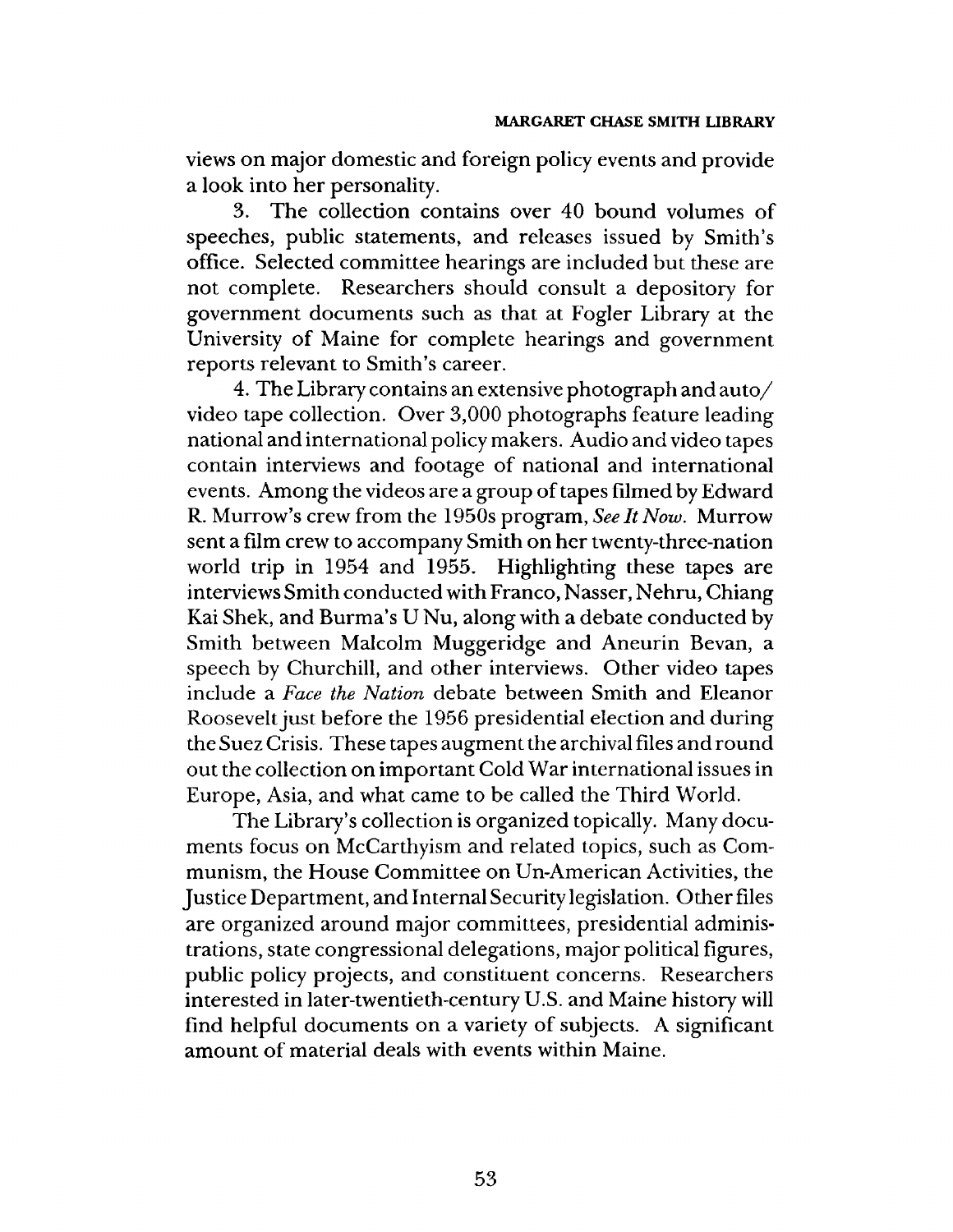### **MARGARET CHASE SMITH LIBRARY**

Legislative-executive relations may be explored through files relating to the presidential administrations. For example, numerous documents from the Eisenhower files shed light on Senator Smith's relations with the president. Senator Smith was involved in two contentious Supreme Court nomination processes when President Nixon attempted to implement his southern strategy by nominating G. Harold Carswell and Clement C. Haynsworth to the U.S. Supreme Court during his first administration.

Correspondence between Senator Smith and her congressional colleagues helps to illuminate motivations behind policies. For example, although not voluminous, missives between Smith and Senator William Jenner relating to the Japanese Peace Treaty shed light on Cold War concerns in Asia. There are significant files relating to Kennedy, Johnson, and Nixon policies on the Viet Nam War and student protest.

Files pertaining to Maine political figures contain a significant amount of primary source materials. Smith's relations with her colleagues within the Maine Congressional Delegation reveal political changes the state experienced in the 1950s with the landmark election of Edmund S. Muskie as governor. The Ralph Owen Brewster file contains fascinating information on this colorful governor and senator. Cross-referenced with files such as the Bird Commission Report on the 1952 liquor scandal involving Brewster and then-Governor Frederick G. Payne, the Brewster materials provide insight into Maine political history and changes in the national Republican party's "Old Guard."

Other files of interest to Maine historians include voluminous materials on the Passamaquoddy Power Tidal Project and the Dickey-Lincoln School Hydroelectric Power Project, of which Senator Smith was a strong supporter.

Files with appreciable information on significant public figures include:

• Albert "Jim" Abrahamson, former WPA administrator for Maine.

• George Aiken, former governor and U.S. senator from Vermont.

• Barry Goldwater, 1964 Republican presidential candidate and U.S. senator from Arizona, especially materials relating to the Armed Services Committee.